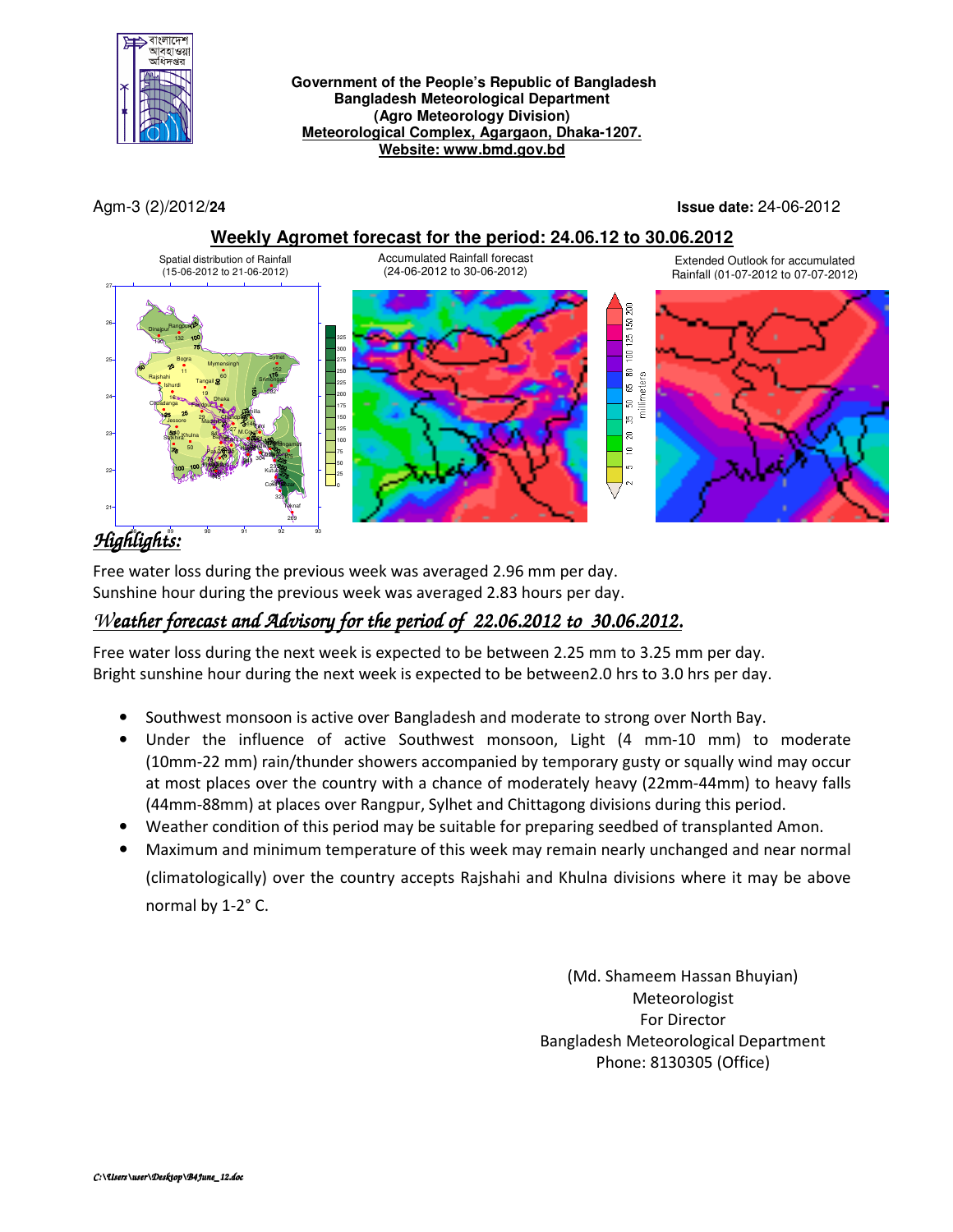## **Bangla Version**

### পূৰ্বাভাস, সময়: ২৪-০৬-২০**১২ থেকে ৩**০-০৬-২০**১**২



### *প্ৰধান বৈশিষ্ট্য সম্হঃ-*

গত সপ্তাহের দৈনিক বাম্পীভবনের গড় ২.৯৬ মিঃ মিঃ ছিল। গত সপ্তাহের দৈনিক সূর্যকিরণ কালের গড় ২.৮৩ ঘন্টা ছিল।

### *আবহাওয়া প্বাভাসঃ- ২২-০৬-২০১২ ইং থেকে ৩০-০৬-২০১২ ইং পৰ্যন্ত।*

আগামী সপ্তাহের বাম্পীভবনের দৈনিক গড় মান মিঃমিঃ ২.২৫ থেকে ৩.২৫ মিঃমিঃ থাকতে পারে। আগামী সপ্তাহের সূর্যকিরণকালের দৈনিক গড় মান ২.০ ঘন্টা থেকে ৩.০ ঘন্টা থাকতে পারে।

- দক্ষিণ পশ্চিম মৌসূমী বায়ু বাংলাদেশের উপর সক্রিয় এবং উত্তর বঙ্গোপসাগরে মাঝারি থেকে শক্তিশালী রয়েছে ।
- সক্ৰিয় দক্ষিণ পশ্চিম মৌসমী বায়ুর প্ৰভাবে এ সপ্তাহে দেশের অধিকাংশ স্থানে অস্থায়ী ভাবে দমকা/ঝড়ো হাওয়াসহ হালকা (০৪-১০ মিঃ মিঃ) থেকে মাঝারী (১০-২২মিঃ মিঃ) ধরণের বৃষ্টি/বজ্রবৃষ্টির সম্ভাবনা রয়েছে। সেই সাথে রংপুর, সিলেট ও চউগ্রাম বিভাগের কোথাও কোথাও মাঝারী ধরণের ভারী (২২-৪৪ মিঃ মিঃ) হতে ভারী (৪৪-৮৮ মিঃমিঃ) বর্ষণের সম্ভাবনা রয়েছে।
- এ সময়ের আবহাওয়া রোপা আমনের বীজতলা তৈরীর উপযোগী থাকতে পারে।
- এ সপ্তাহে রাজশাহী ও খুলনা বিভাগ ব্যতিত সারা দেশের সর্বোচ্চ ও সর্বনিম্ন তাপমাত্রা প্রায় অপরিবর্তিত এবং স্বাভাবিকের (জলবায়ুগত স্বাভাবিক) কাছাকাছি থাকতে পারে। রাজশাহী ও খুলনা বিভাগে তাপমাত্রা স্বাভাবিকের চেয়ে ১-২ $^\circ$  সেঃ বেশী থাকতে পারে ।

(মোঃ শামীম হাসান ভূইয়া) আবহাওয়াবিদ পরিচালকের পক্ষে বাংলাদেশ আবহাওয়া অধিদপ্তর কোনঃ ৮১৩০৩০৫ (দপ্তর)